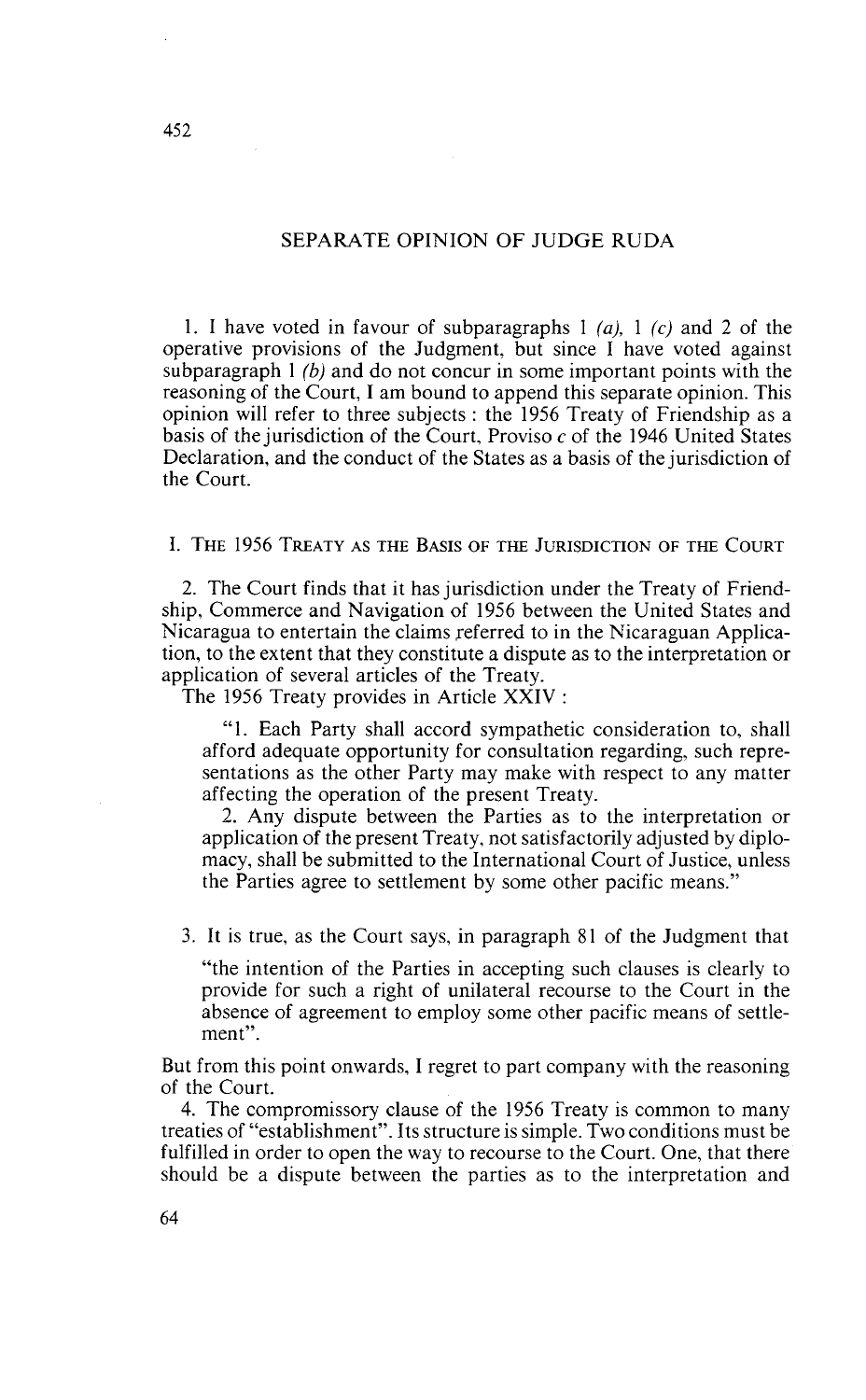application of the Treaty and second that such a "dispute has not been adjusted by diplomacy".

5. There is no doubt that a dispute exists between Nicaragua and the United States as to the facts asserted by Nicaragua in its Application ; but even if this dispute, which is very doubtful, could be covered by the terms of theTreaty, this does not mean that Nicaragua could take action on it as a dispute over the interpretation and application of the Treaty, after the institution of the proceedings. Nicaragua has to follow the procedure laid down in the Treaty, which is simple and clear, before coming before the Court.

6. It is not sufficient to invoke the Treaty, alleging before the Court violations of its provisions, in the course of the proceedings, at the time of submitting the Memorial on jurisdiction and admissibility. These allegations must have been the subject of negotiations prior to the institution of proceedings. How can there be a dispute as to the interpretation and application of the Treaty, if no *démarche* has been presented to the other party ?

7. To invoke the 1956 Treaty as a title of jurisdiction, it is essential that diplomatic negotiations should have taken place prior to coming before the Court, because, first, that is what is set out in clear terms in Article XXIV of the Treaty and second, because it is impossible to know the existence and scope of a dispute without one party submitting a claim against the other, stating the facts and specifying the provisions of the Treaty alleged to have been violated. It is the essence and therefore the indissoluble attributes of the concept of dispute that negotiations between the interested States should precede the institution of proceedings before the Court, because negotiations or the adjustment by diplomacy fixes the points of fact and law over which the parties disagree. But, in this particular case, apart from this reasoning, the Treaty itself clearly provides that prior efforts should be made to adjust the dispute by diplomacy.

8. No evidence has been submitted by the Applicant that it had made any representation, approach, claim or *démarche* with regard to the Respondent before filing its Memorial, where the Treaty of 1956 has been invoked. No dispute has been proved to exist, prior to the institution of the proceedings, as to the interpretation and application of the Treaty.

9. For these reasons, **1** part Company with my colleagues on the finding of the Court, that on the "basis alone" (para. 11 1) of the Treaty of 1956, the Court is competent. The Court states in paragraph 83 that :

"In the view of the Court, it does not necessarily follow that, because a State has not expressly referred in negotiations with another State to a particular treaty as having been violated by conduct of that other State, it is debarred from invoking a compromissory clause in that treaty."

65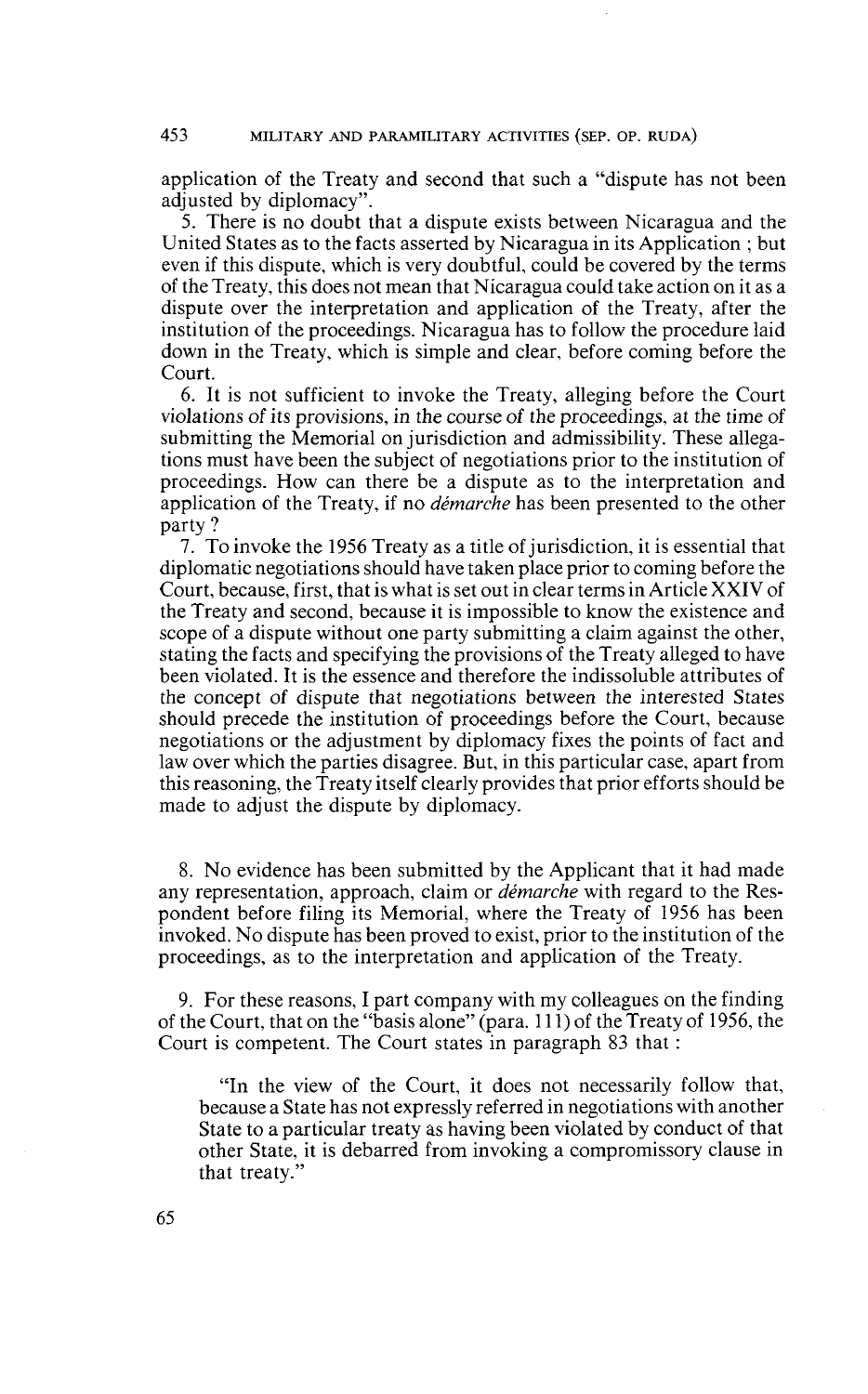10. 1 take the opposite view from the Court. **1** think that a State is debarred from judicially invoking the compromissory clause of a treaty, if the procedure provided for in this clause is not followed. This procedure is not a mere formality, it has a reason from the juridical point of view : it is during the negotiations that the dispute is established and its scope defined. A procedure, incorporated in a legal instrument, must be complied with, except in circumstances when the impossibility of following the procedure could frustrate the purposes of the instrument, as was the case in the Judgment on the *United States Dip fomatic and Consular Staff in Tehran,*  **1.** *C.J. Reports 1980,* page *3.* It should be remembered that on this occasion, the Court considered, as a basis for the exercise of its jurisdiction, a similar article in the 1955 Treaty of Amity, Economic Relations and Consular Rights between the United States and Iran, in regard to a claim concerning two private individuals, said to be held in the American Embassy. The Court stated :

"As previously pointed out, when the United States filed its Application on 29 November 1979, its attempts to negotiate with Iran in regard to the overrunning of its Embassy and detention of its nationals as hostages had reached a deadlock, owing to the refusa1 of the Iranian Government to enter into any discussion of the matter. In consequence, there existed at that date not only a dispute but, beyond any doubt, a 'dispute . . . not satisfactorily adjusted by diplomacy' within the meaning of Article XXI, paragraph 2, of the 1955 Treaty ; and this dispute comprised, *inter aliu,* the matters that are the subject of the United States claims under that Treaty." *(I.C.J. Reports 1980,*  p. 27, para. 51.)

11. The Court invoked paragraph 2 as a basis of its jurisdiction because there was an impossibility to negotiate under the Treaty.

12. The circumstances in the present case are just the opposite ; both countries have Embassies in their respective capitals, the Secretary of State has visited Managua and negotiations are going on between the Parties. In this case, it is possible to apply the provisions of Article XXIV, paragraph 2. Therefore, there is no factual impediment to the application of the compromissory clause of the Treaty of 1956, and the way seems open to negotiations under this instrument, but negotiations have not taken place until today.

# II. PROVISO C OF THE UNITED STATES DECLARATION OF 1946

13. The United States Declaration of 14 August 1946 accepting the compulsory jurisdiction of the Court under Article 36. paragraph 2, of the Statute excludes, *inter ulia,* from such jurisdiction :

**"(c)** disputes arising under a multilateral treaty, unless (1) al1 parties to the treaty affected by the decision are also parties to the case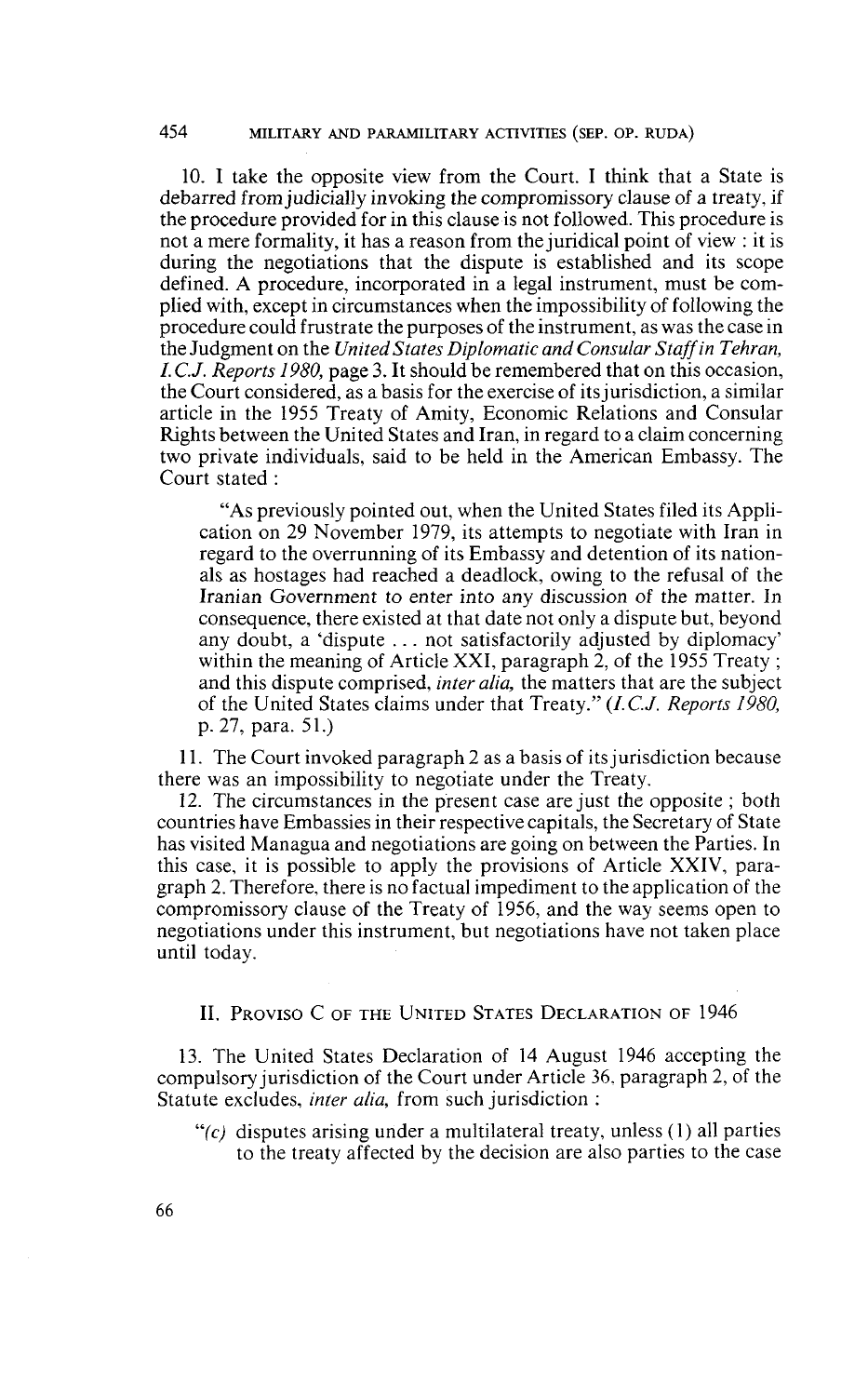#### MILITARY AND PARAMILITARY ACTIVITIES (SEP. OP. RUDA)

before the Court, or (2) the United States of America specially agrees to that jurisdiction".

14. Much doctrinal controversy arose in the 1940s as to the meaning of this proviso, but this is the first time that it has been invoked by the United States to bar the jurisdiction of the Court.

15. The textual interpretation of the proviso is not easy. 1 agreed with those who consider that the phrase "affected by the decision" qualifies "parties" and not "treaty" and therefore it is not necessary for al1 the parties to a multilateral treaty to be present before the Court for it to declare itself competent, in a case when the United States is party to a dispute, under the treaty.

16. The problem of interpretation of this proviso arises from the meaning to be attached to the phrase "parties . . . affected by the decision".

17. The history of the proviso is well known and it is not of much help to find the intention of its authors, but that is the only source of interpretation available. My reading of this legislative history leads me to the conclusion that the objective was to ensure that the United States would not be forced, because of its acceptance of the Optional Clause, to be involved in a case before the Court when not al1 the parties to the dispute are before it : the United States does not wish, because of its acceptance of the Optional Clause, to be bound by a judgment of the Court vis-à-vis States that have accepted the Clause, when other States which have not accepted the Optional Clause, would not be bound by the same judgment.

18. This interpretation derives from the following part of Mr. Dulles' Memorandum submitted to a subcommittee of the Committee on Foreign Relations of the United States Senate :

"Since the Court uses the singular 'any other State', it might be desirable to make clear that there is no compulsory obligation to submit to the Court merely because one of several parties to such dispute is similarly bound, the others not having bound themselves to become parties before the Court and, consequently, not being subject to the Charter provision (Art. 94) requiring Members to comply with decisions of the Court in cases to which they are a party." *(Hearings before a Subcommittee of the Committee on Foreign Relations on S. Res. 196, 79th Cong., 2nd sess,* p. 44.)

19. And from the following part of the report of the Committee on Foreign Relations :

"If the United States would prefer to deny jurisdiction without special agreement, in disputes among several States, some of which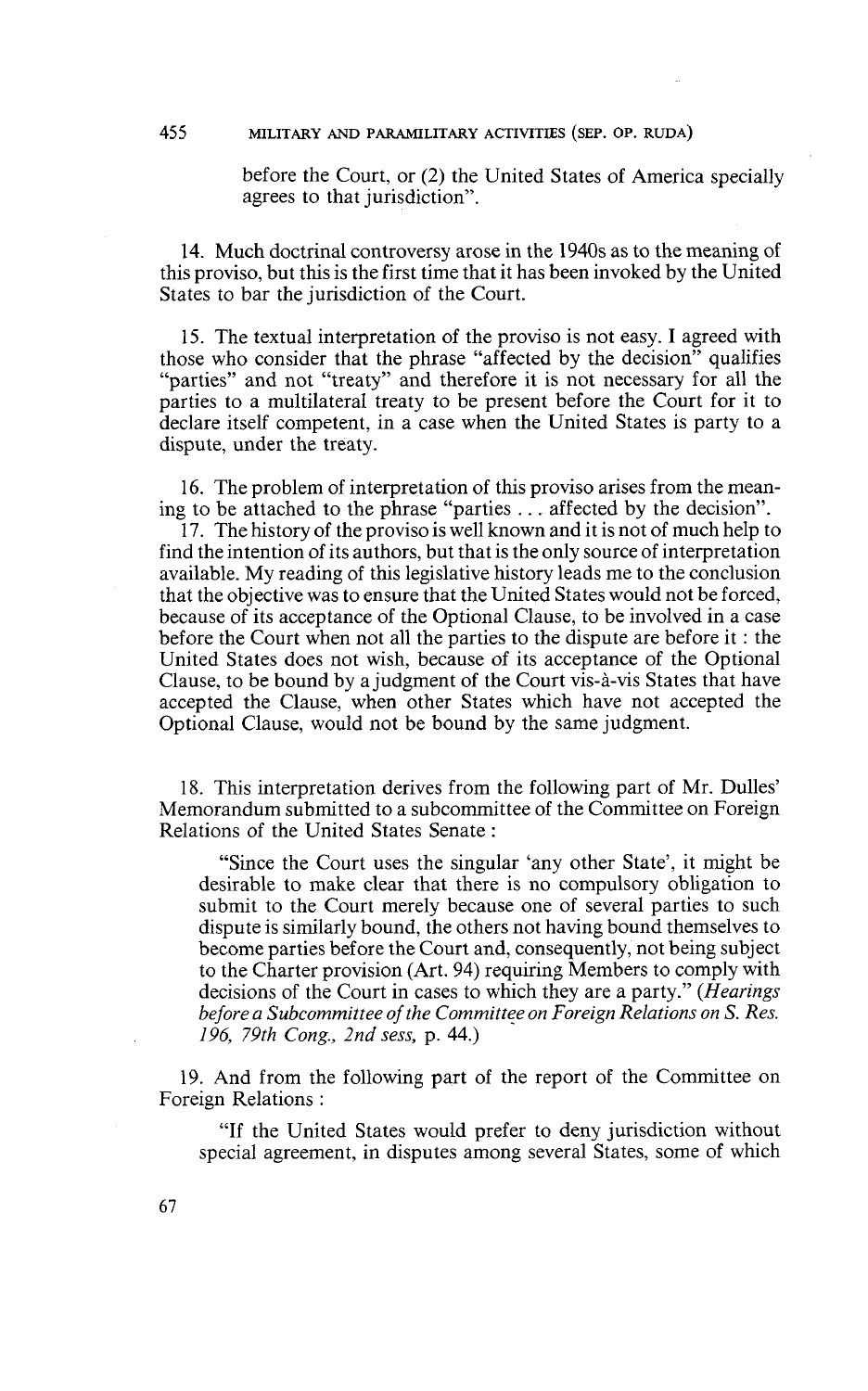have not declared to be bound, Article 36 **(3)** permits it to make its declaration conditional as to the reciprocity of several or certain States.

Mr. Dulles' objection might possibly be provided by another subsection, in the first proviso . . ." *(S. Rept. 1835, 79th Cong., 2nd sess,*  pp. 6, 7.)

20. On the floor of the Senate the following exchange took place between Mr. Vandenberg from Michigan and Mr. Thomas from Utah :

*"Mr. Vandenberg.* Mr. Dulles . . . has raised the question whether the language of the resolution might not involve us in accepting jurisdiction in a multilateral dispute in which some one or more nations had not accepted jurisdiction. It is my understanding that it is the opinion of the Senator from Utah that if we confronted such a situation we would not be bound to submit to compulsory jurisdiction in a multilateral case if al1 of the other nations involved in the multilaterai situation had not themselves accepted compulsory jurisdiction. 1s that so ?

*Mr. Thomas.* That is surely my understanding. 1 think reciprocity is complete. Al1 parties to the case must stand on exactly the same foundation except that we have waived a right." *(Congressional Record*, 1 August 1946, p. 10618.)

21. Therefore, the phrase "parties... affected by the decision" seems to mean, in the context of proviso *c,* that, 1 repeat, the United States will accept the jurisdiction of the Court in a dispute arising under a multilateral treaty, when al1 other parties to the treaty involved in the dispute have previously accepted the jurisdiction of the Court. In other words, the United States wishes to avoid a situation under a multilateral treaty, in which it would be obliged to apply the treaty in a certain way because of the Court's decision and the other parties to the treaty would remain juridically free to apply it in another form, because of the effects of Article 59 of the Statute.

22. The proviso could only be invoked if the United States is defendant in a case, because as Applicant it would not, logically, submit the Application until it was sure that al1 the other parties to the dispute were in a condition to be bound by the decision of the Court. Moreover, 1 do not interpret the proviso as meaning that it includes the defence of the interests of third parties ; from the debates in the Senate it is clear that the intention was to preserve the interests of the United States, i.e., to ensure that third States would also be bound by the decision of the Court. On the other hand, it does not seem logical that a State submitting a declaration accepting the compulsory jurisdiction of the Court, but excluding certain matters affecting its own interests from that jurisdiction, should act on behalf of third States. The other States also have the same opportunity as the United States, and they are the sole sovereign judges of their own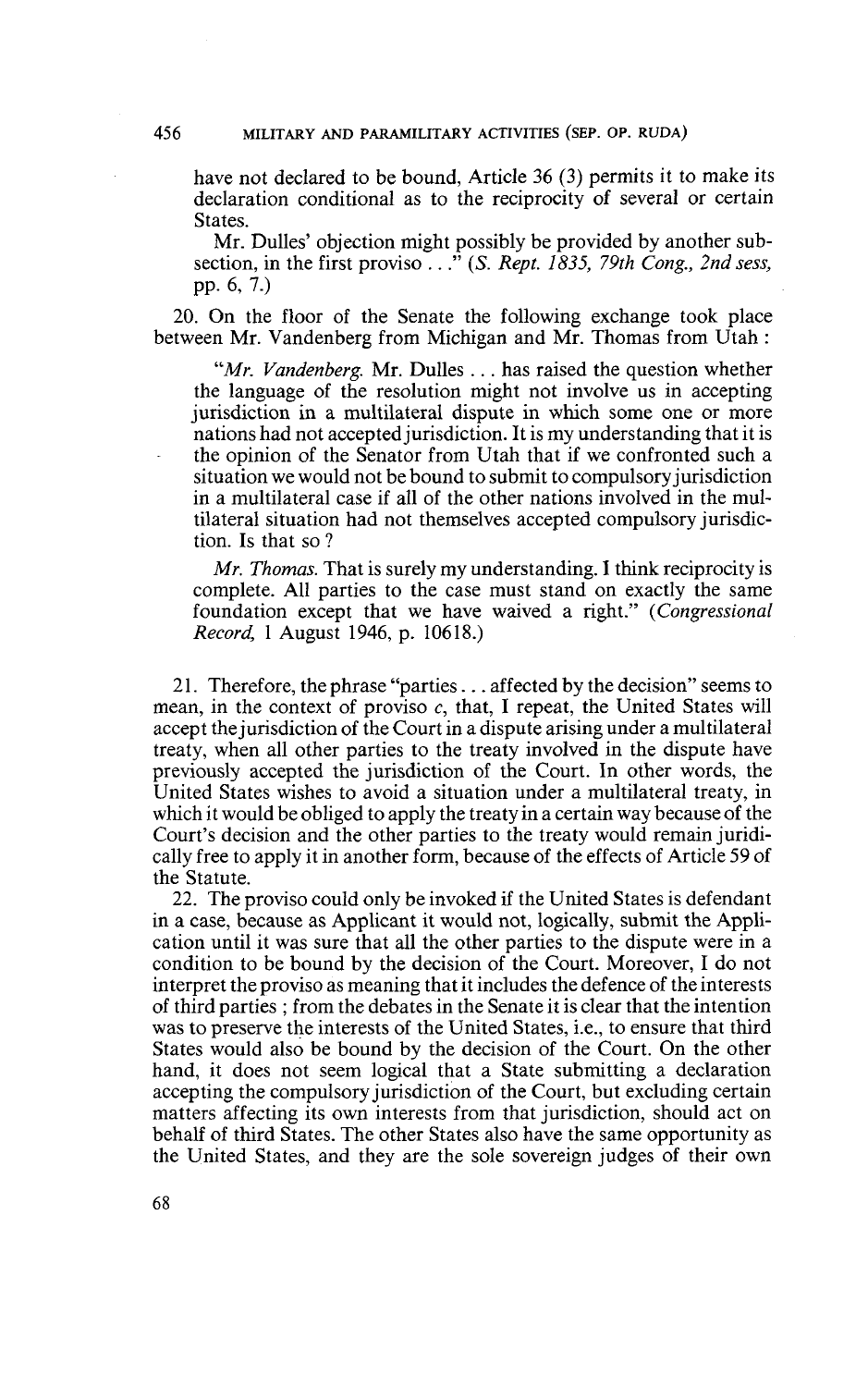interests ; furthermore, it is open to these States to apply to intervene under Articles 62 and 63 of the Statute, if they think their interests are affected.

23. In the present proceedings, there is a dispute under several multilateral treaties and the United States is defendant against the claims submitted by Nicaragua. But the United States alleges that there is a situation where the decision of the Court will affect El Salvador, Honduras and Costa Rica, and that, consequently, proviso  $c$  is applicable here.

24. However, that is not my understanding of the case. It is true that there is a complex and generalized conflict among Central American countries, but not the whole conflict, with al1 its economic, social, political and security aspects, is submitted to the Court, only the claims of Nicaragua against the United States. Nicaragua has not presented any claims against Honduras, El Salvador and Costa Rica.

25. In my analysis there are two disputes : the first, Nicaragua v. United States, and the second, involving the grievances of El Salvador, Honduras and Costa Rica<sup>1</sup> against Nicaragua. A decision of the Court in the first

and he added :

"While Nicaragua draws the world's attention by claiming for the past two years that it is about to be invaded, they have not ceased for one moment to invade our country. There is only one point of departure for the armed subversion : Nicaragua." (United States Counter-Memorial, Ann. 51.)

See also the statements of a similar tenor by President Duarte on 4 June 1984 and 27 July 1984 (United States Counter-Memorial, Anns. 52 and 53). See also the Declaration of Intervention filed on 15 August 1984.

As for the grievances of Costa Rica, **1** would refer to the notes presented to Nicaragua, reproduced in documents of the Organization of American States where it is said, for example, on 10 September 1983 :

"The Government of Costa Rica condemns and repudiates with profound indignation the attack on Costa Rican territory, on Members of the armed forces of Costa Rica and the country installations . . ." (United States Counter-Memorial, Anns. 63 and 64.)

With reference to the grievances of Honduras **1** would refer to the diplomatic notes, reproduced in documents of the Organization of American States, where it is said, for example, on 1 July 1983 :

"It has been confirmed that they were caused [the deaths of two US journalists, injuries to a Honduran citizen and damages to a truck] by the explosion of antitank and antipersonnel mines placed by the Sandinista forces on the Honduran highway . . ." (United States Counter-Memorial, Anns. 59, 60, 61 and 62.)

<sup>&#</sup>x27; As for the grievances of El Salvador against Nicaragua **1** would refer, for instance, to the statement made by President Magana to the ABC, Madrid, on 22 December 1983, when, replying to a question on how and where the guerrillas obtained their supplies, he said :

<sup>&</sup>quot;Be sure of this, from Nicaragua and only from Nicaragua. In the past two weeks we have detected 62 incursions by aircraft which parachuted equipment, weapons and ammunitions into the Morazan area . . .'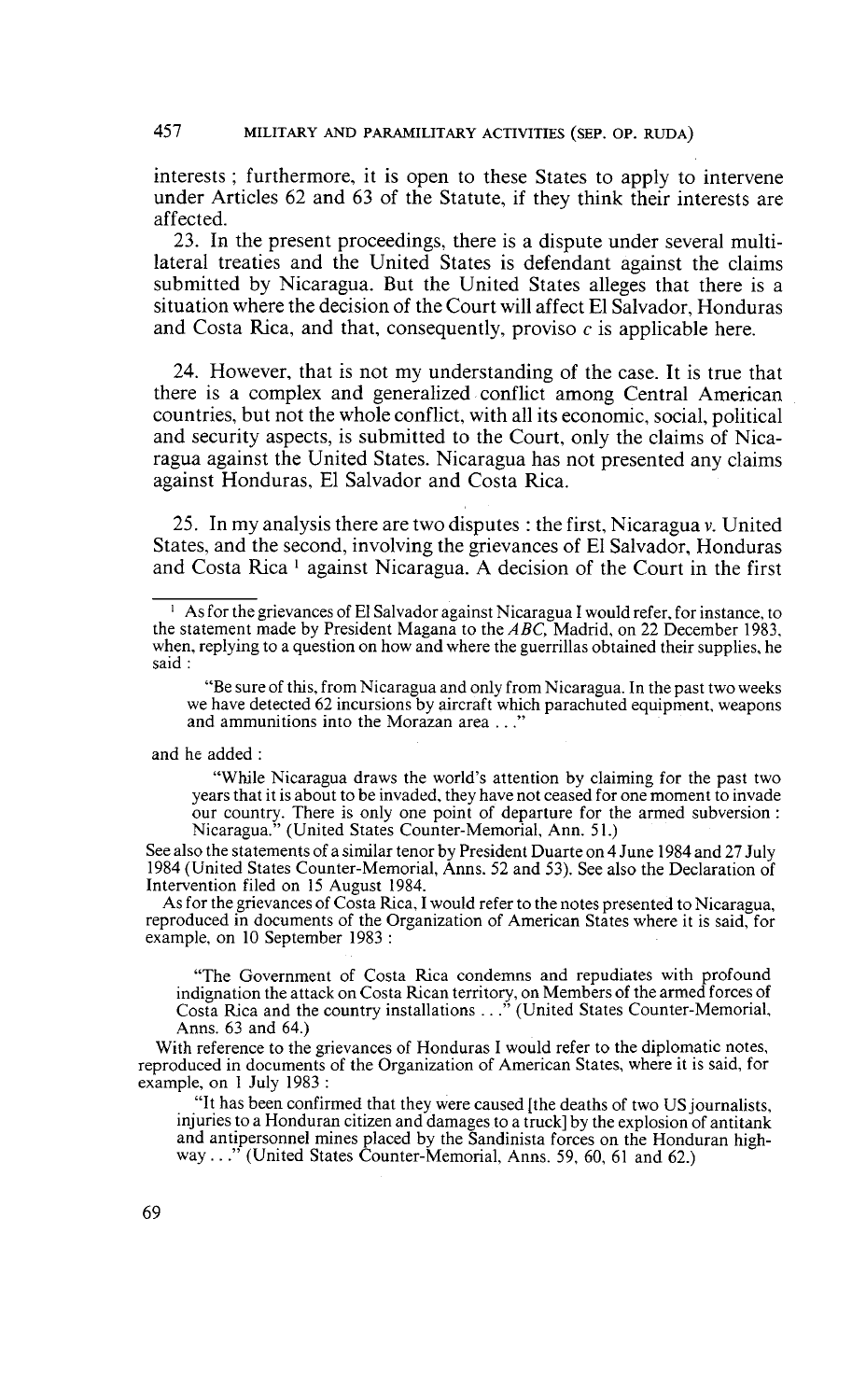### MILITARY AND PARAMILITARY ACTIVITIES (SEP. OP. RUDA)

dispute will not affect the reciprocal rights, duties and obligations of these Central American countries. Whatever conduct, if any, that the Court would impose on the United States, such a decision would not debar the rights of these three countries vis-à-vis Nicaragua.

26. For this reason, 1 think that the present situation is not the one provided for in proviso c, where a situation is foreseen, in which the United States, as a defendant, would be obliged to follow a certain course of action and the other parties to the dispute would be free. Here, if the Court imposes, in a decision, a certain conduct on the United States vis-à-vis Nicaragua for alleged violations of several multilateral treaties, there is no possibility of other States being affected, because there are no other parties to this dispute. Honduras, El Salvador and Costa Rica ask, on the contrary, that Nicaragua should stop illegal actions of a similar character against them. Nicaragua is placed in a defensive position, but the rights of Honduras, El Salvador and Costa Rica cannot be affected by the Court's decision. Although 1 recognize that both disputes are part of a generalized conflict, they are clearly distinguished from the juridical point of view, because in one Nicaragua is in the position of Applicant and in the other the claims are made against it.

27. I am, therefore, of the opinion that proviso  $c$  is not applicable in the case before the Court and, consequently, it should be rejected. Since my understanding of the juridical situation is different from that of the Court, and I reach a different conclusion, I part company from the Judgment where the Court finds that the bar raised by the United States does not possess, in the circumstances of the case, an exclusive preliminary character.

## 111. THE CONDUCT OF STATES AS A BASIS OF THE JURISDICTION OF THE **COURT**

28. 1 fully agree with the finding of the Court, in paragraph 42 of the Judgment, "that the interpretation whereby the provisions of Article 36, paragraph 5, cover the case of Nicaragua has been confirmed by the subsequent conduct of the parties to the treaty in question, the Statute of the Court" ; and this is precisely the reason why 1 have voted in favour of the decision that the Court has jurisdiction to entertain the Application filed by Nicaragua on 9 April 1984. But I disagree with the reasoning of the Court and the corresponding finding in paragraphs 42 and 47 :

" . . . It should therefore be observed that the conduct of Nicaragua in relation to the publications in question also supports a finding of jurisdiction under Article 36, paragraph 2, of the Statute independently of the interpretation and effect of paragraph 5 of that Article." (Para. 42.)

458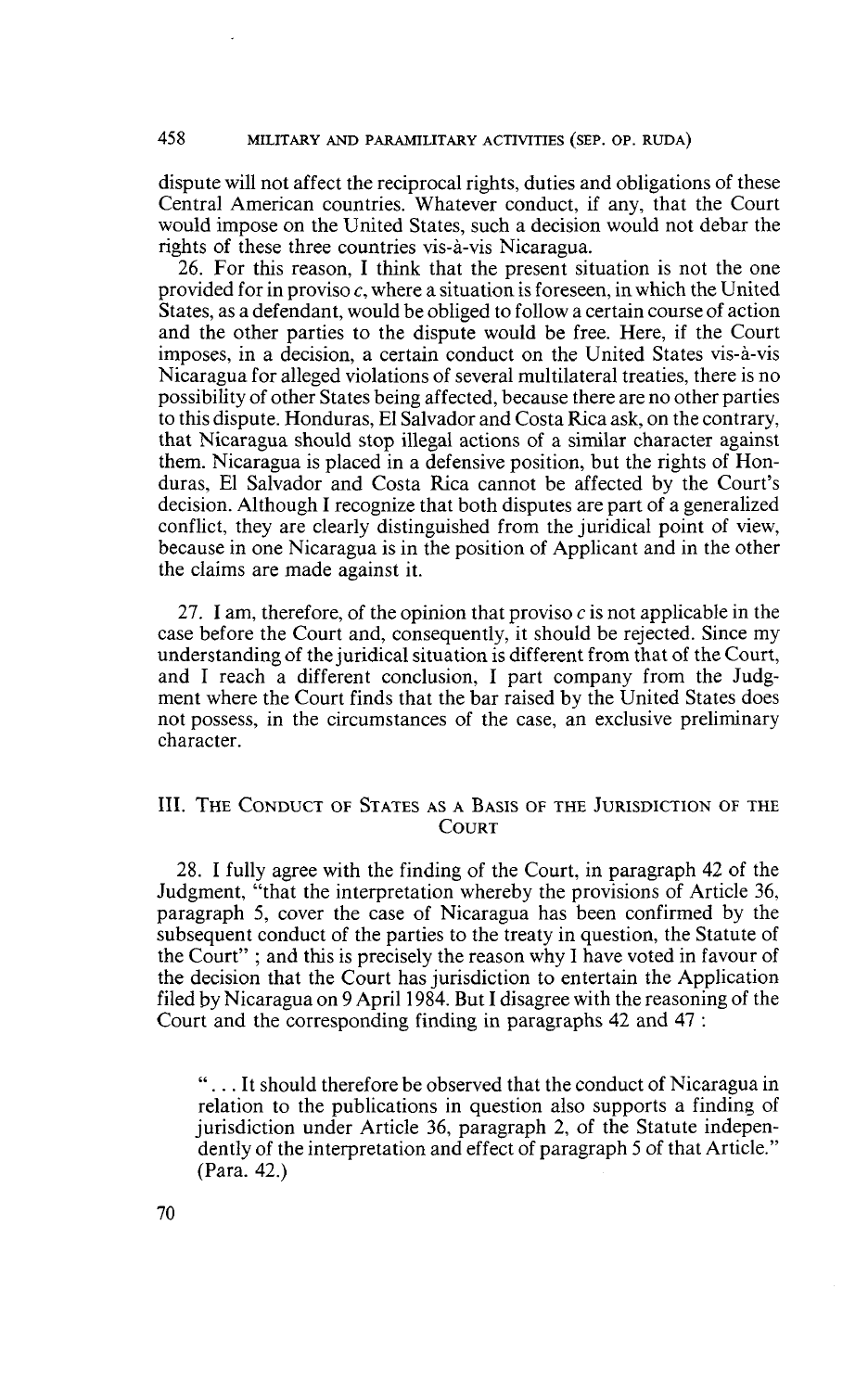". . . [The Court] considers therefore that, having regard to the origin and generality of the statements to the effect that Nicaragua was bound by its 1929 Declaration, it is right to conclude that the constant acquiescence of that State in those affirmations constitutes a valid mode of manifestation of its intent to recognize the compulsory jurisdiction of the Court under Article 36, paragraph 2, of the Statute, and that accordingly Nicaragua is, vis-à-vis the United States, a State accepting 'the same obligation' under that Article." (Para. 47.)

29. My disagreement is based on my reading of the Statute of the Court, where it is provided that the only condition necessary to make operative a declaration accepting the jurisdiction of the Court under Article 36, paragraph 2, of the Statute, is, in accordance with paragraph 4 of the same Article, the deposit of the declaration with the Secretary-General of the United Nations. The consent of a State to be bound by the international obligations assumed under a treaty, should be given in accordance with the procedure laid down in the treaty. The conduct of a State is an important element in the interpretation of a convention, including the Statute, which the Court has taken into account in previous paragraphs, but it is a totally different matter to regard this conduct as constituting acceptance of the international obligations set out in a treaty, without following the procedure laid down precisely for the entry into force of these obligations.

30. **1** agree with the Court that the situation of Nicaragua is wholly unique, among the States bound by the Optional Clause, but this uniqueness does not justify taking the conduct of this State as a basis for considering Nicaragua as accepting the compulsory jurisdiction of the Court under Article 36, paragraph 2, of the present Statute, independently of Article 36, paragraph 5, for the reasons **1** have just explained.

3 1. Moreover, 1 disagree with the Court's affirmation that the reports of the Secretary-General, as depositary of the declarations, and that the International Court of Justice *Yearbooks* have affirmed that Nicaragua had accomplished the formality of deposit, if 1 have correctly interpreted the Court's statement in paragraph 46.

32. In the publication of the Secretary-General concerning *Multilateral Treaties Deposited with the Secretaty-General,* Nicaragua's acceptance is included under subtitle *(b)* :

"Declarations made under Article 36, paragraph 2, of the Statute of the *Permanent Court of International Justice,* which are deemed to be acceptances of the compulsory jurisdiction of the International Court of Justice." (Emphasis added ; *Multilateral Treaties deposited with the Secretary-General. Status as ut 31 December 1982,* p. 24.)

33. In the International Court of Justice *Yearbook 1946-1947,* Nicaragua's declaration is included among "Communications and declarations of States which are still bound by their adherence to the Optional Clause of the Statute of the Permanent Court of International Justice" (p. 207) and the country is included in the